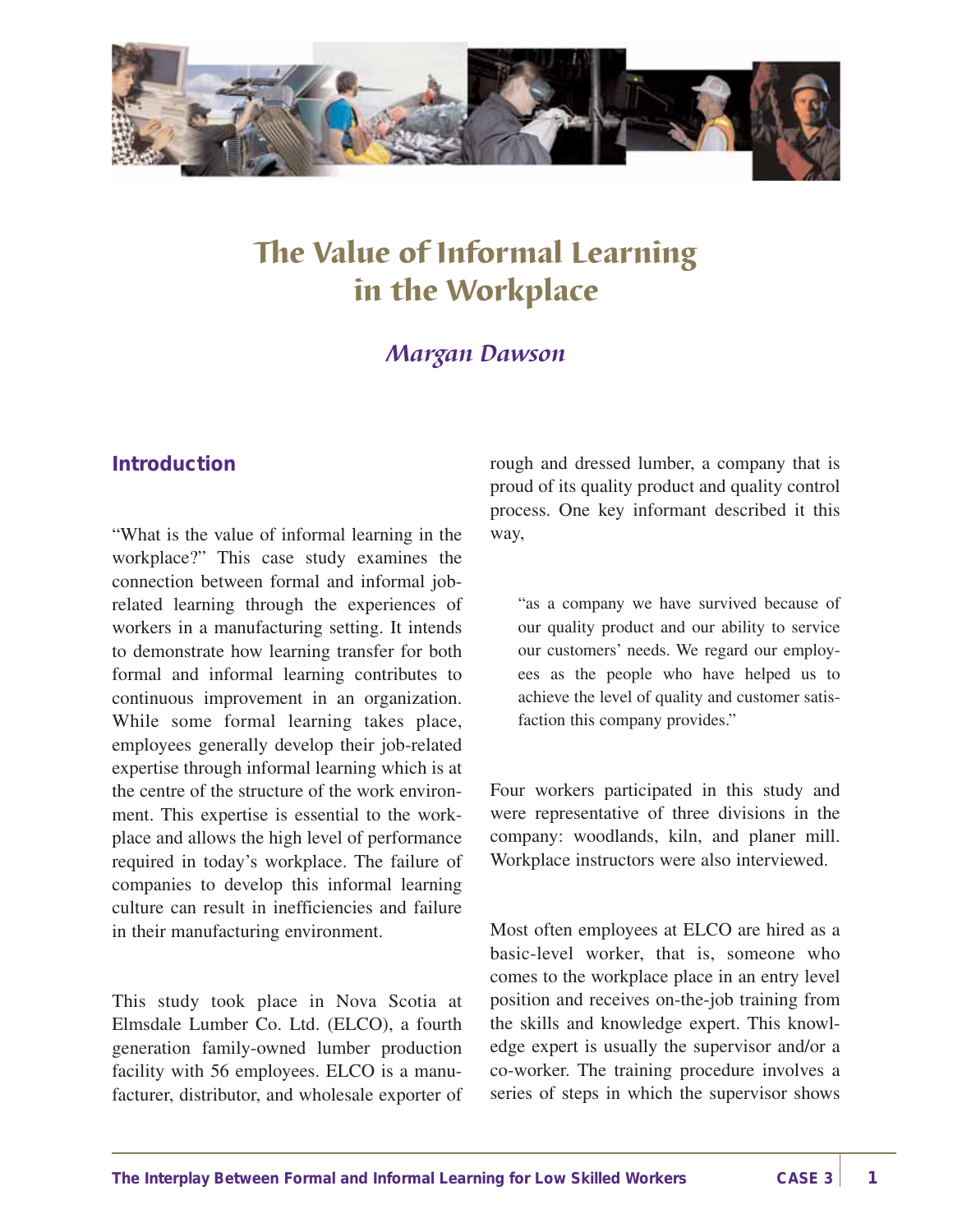

and tells the employee what to do, the employee tries it, the supervisor watches and gives feedback, and the employee tries it until the learning is mastered. Throughout task performance and reinforcement of the skills and standards that are taught during the training, co-workers as well as supervisors participate in passing on the skills and knowledge of the organization to the new hire.

Learning is a part of everything that ELCO does. Personnel at all levels of the company, from the owner to the worker on the mill floor, participate in Workplace Education and Essential Skills formal training programs. These programs have included oral and written communications, numeracy, basic computer, and working with others with special focus on themes of supervisory skill development and public relations.

Management at ELCO have determined that in order to succeed in their changing and challenging industry environment, one of the key success factors is the development of a flexible workforce that is effective and efficient. This success factor is related to a culture of learning between management and employees. This culture encourages informal learning by allowing employees to expand their knowledge without fear of repercussion for mistakes made during the learning process. The partnership approach encourages a sense of learning security and risk taking in employees, which in turn leads to a cycle of continuous improvement in the manufacturing process as employees and supervisors work to solve problems in a cooperative manner. This idea is also supported by management who recognize

those employees who take the learning risk. This sense of partnership and the security allowed for learning about mistakes, develops connectedness among employees and nurtures an attitude of co-operation about issues facing the business.

Within this partnership the majority of employees become aware that they are responsible for managing their learning, both formal and informal. Ownership of the learning process by the employee helps to achieve the culture required to maintain the cycle of continuous improvement. This cycle involves both knowledge of the manufacturing systems and knowledge related to the employee's personal growth.

Each employee is connected to the practices and principles of an effective and efficient manufacturing process which includes improving the management of job requirements. Continuous improvement is essential for ELCO so that they can be responsive to the customer needs in today's highly competitive marketplace. Continuous improvement requires flexibility in the supply chain, not only in the manufacturing and operations systems. Supply chain management is the management of relationships based on a value added exchange of information between suppliers, contractors, production workers, supervisors, and co-workers. In other words, it involves anything that adds value and reduces production costs by eliminating waste of time, resources, and money. Continuous improvement focuses on the customer, operations, and on every employee in the company, and on the requirement of skills and knowledge for solving problems and making decisions around product quality.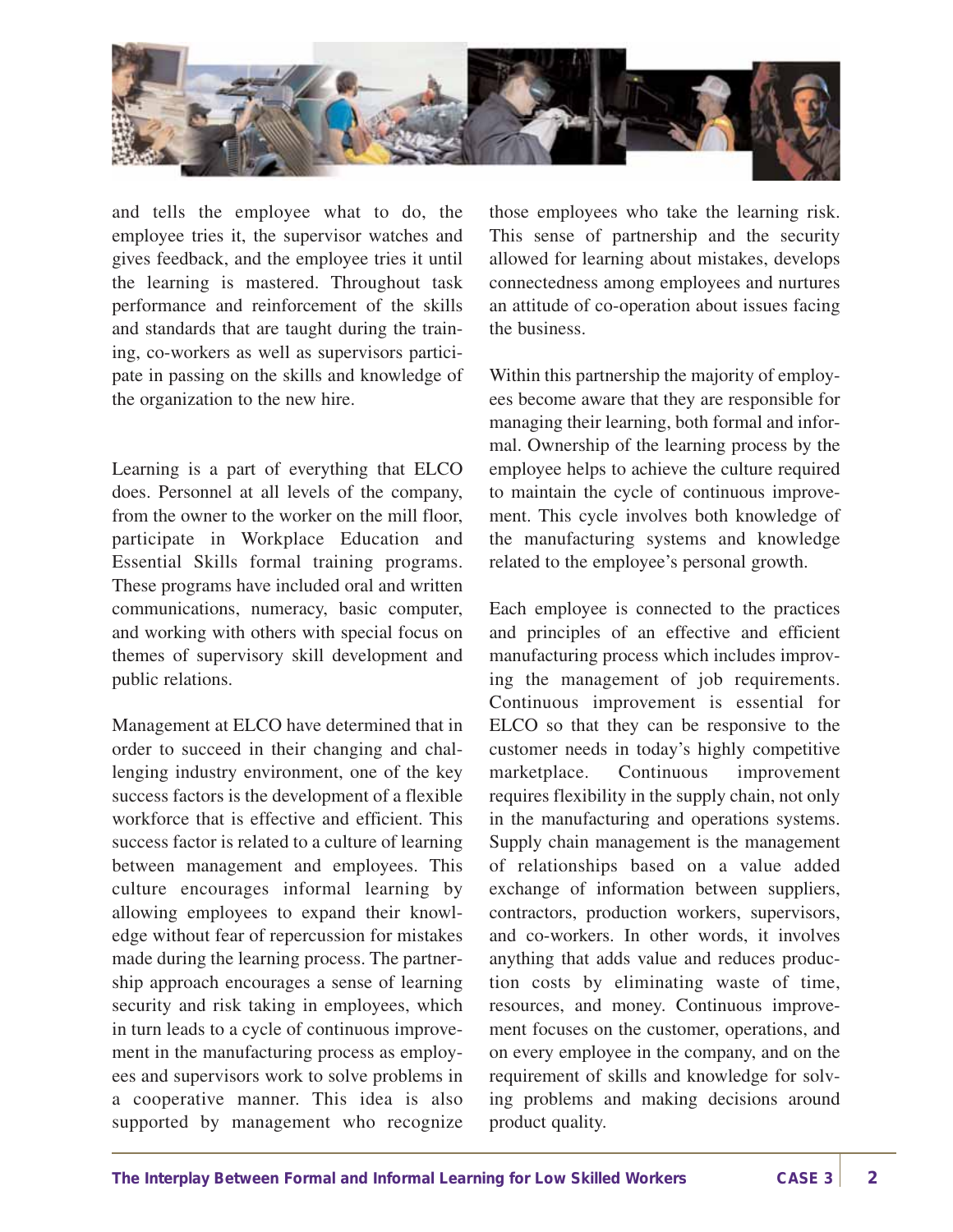

### **The connection between formal and informal training and continuous improvement**

The main connection between formal and informal training is that the classroom and workplace are very similar in terms of tasks that require problem solving. Learning transfer occurs when participants take advantage of the opportunity to learn, formally or informally, and apply what was learned in the performance of their jobs. Continuous improvement in an organization occurs in two ways: first on the individual level as workers carry out their work with the new knowledge and secondly at an organizational level. Relationship building is one of those practices that leads to this continuous improvement.

#### **Formal training program**

The Nova Scotia Workplace Education Initiative (WPE) supports skills development through a partnership model that takes a nontraditional approach to education. Classes are held at the work site and are customized to upgrade essential skills that are relevant to the needs of the workers and the workplace. Programs are only designed following on an organizational and educational needs assessment which determines the workers' and employers' needs, the role of learning in the organization, and the outcomes desired by both the individuals and the company as a result of their participation in the essential skills program. The design of these WPE programs

are based on adult education principles: ownership of the learning process is in the hands of the learner; the facilitator acting as a guide; and learning being viewed as a collaborative partnership. The WPE classroom environment is a safe and comfortable place to learn and there is a sense of belonging. Learning challenges are provided and risk taking is encouraged. Mechanisms for evaluation and feedback are foundational, and enough time to ask questions and work collaboratively are built into the program.

Three of four participants in this study Jason, Greg, and Warren participated in the Pubic Relations program, while Peter had participated in previous programs. The purpose of the program which is called "Public Relations in the Workplace" was to develop stronger customer support skills with the community, the suppliers of raw materials, and within ELCO.

Reasons for participating in the training programs were numerous. One worker explained, "I want to be better equipped to deal with the public when I meet them on a daily basis and to learn how to handle the different types of people in less than pleasant circumstances." Another employee said, "I want to be able to do my job better when meeting and dealing with people and generally for selfimprovement and personal satisfaction." While another participant indicated that he "liked to learn."

The program content focused on how each person has the ability to influence the success of the company through a capacity to influence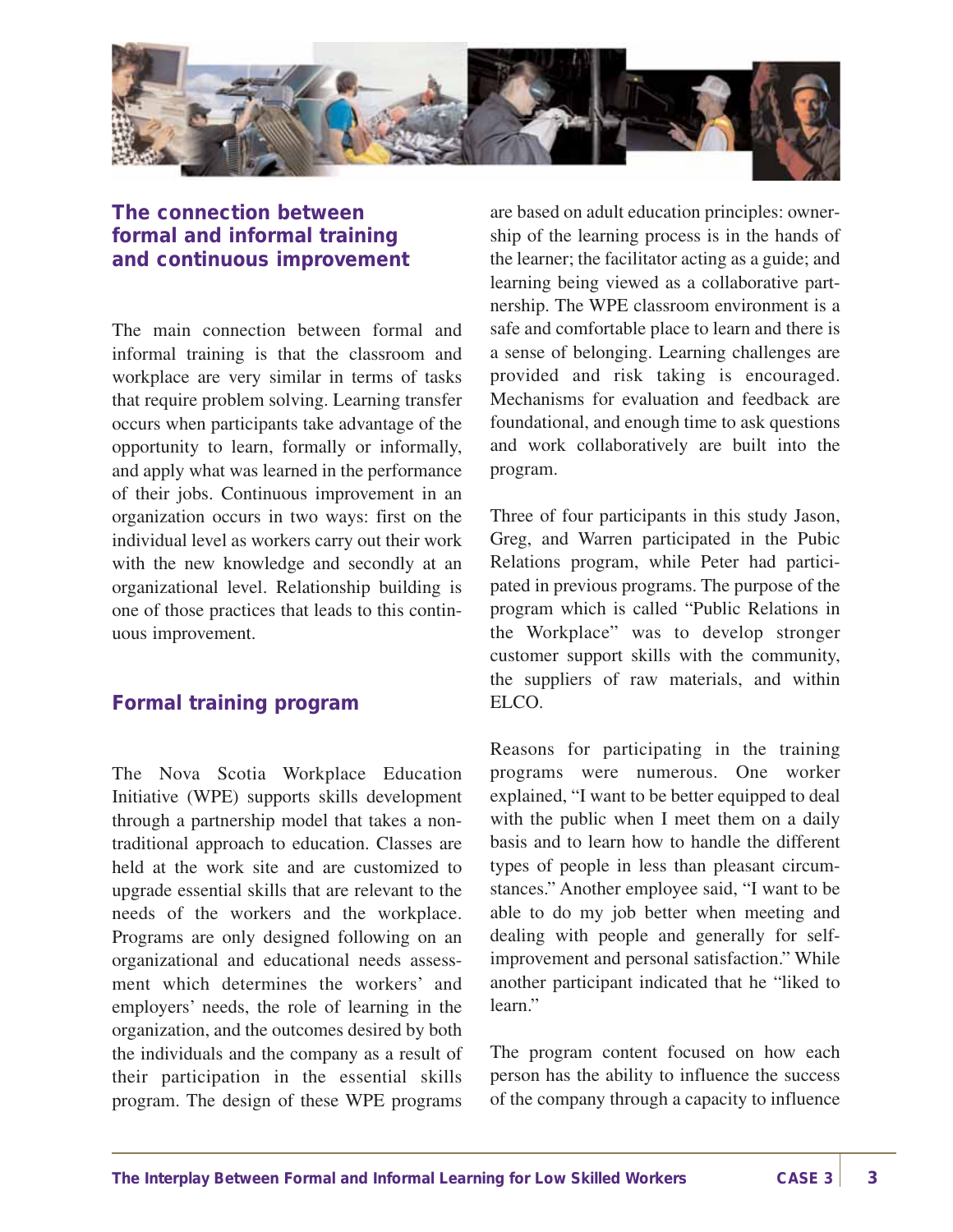

others. It's not enough just to be good at the task side of the job; there must also be the relationship side – to be able to work with people at all levels and in diverse and demanding situations. Formal learning is specific, it is about what we have to know, how to build relationships in a positive way, and about providing value to the customers. The customer wants the right product at the right time, at the right place, and the right price, and with perfect quality. The customer expects to be valued and treated with respect. Not doing so, pretty much guarantees their business will go to a competitor.

In the Pubic Relations program, activities focused on the term "influencing effectively" as an essential skill. It was important for the participants to understand how people respond to different types of situations. By recognizing patterns of behaviour, our own and others, and by being able to adapt our message or styles to match the needs of others we can work smarter in challenging situations. These ideas are central to the training program.

Activities in the classroom included role play in which participants were required to influence others in situations that reflected the reality of the workplace. Part of Jason's job is to ensure silviculture harvesting performance standards are maintained and there are times when he needs to ask a contractor to come in and complete or re-do a job that hasn't met the standards. Jason wants to maintain a satisfactory working relationship with the contractor and at the same time maintain standards. The participants perceived the role play activities in the classroom to be an effective tool for learning, and as one participant reported, "these

were very helpful, more helpful than just doing it out of a book or trying to imagine the situation." Also, stories were told by the workers in the classroom that illustrated the value of focusing on and understanding the customer's needs. One participant related the experience of a customer who had called to report that there were quality issues with the lumber they had just received, and expected something to be done. As a call to action, ELCO closed that section of the mill and all employees drove to the customer site to look at the problem directly. This account of the situation and how it was dealt with clearly illustrated the value of responding to customers' needs quickly.

By the end of the program, participants had recognized their roles and their contributions to the success of the company. Whether by being more aware of a quality control process or by adapting their communication styles and language to specific situations, stronger working relationships were developed. One worker developed his value added customer service approach in this way.

"I have a better understanding of how to deal with different communication styles. I am better able to find ways to work with different types of people. When I can spot them ahead of time I can prepare what I'll say in the situation – the more challenging ones."

#### **Informal learning**

Work is performance based, that is, a task is performed within the standards of the job and the industry. Workers carry out specific tasks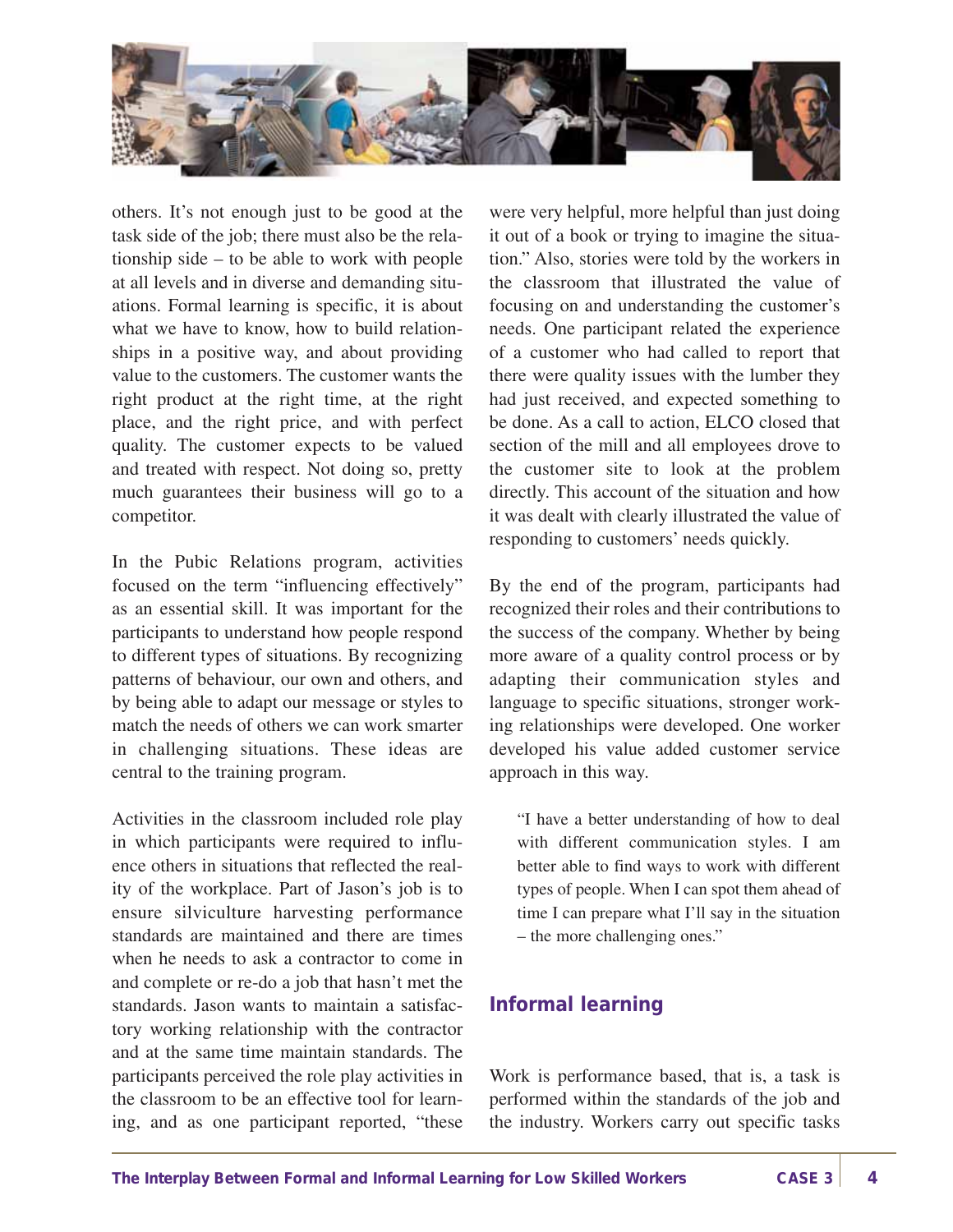

and the complementary work that needs to be completed daily, weekly, monthly, and so on. Performing these work tasks also involves continuous learning that includes the need to know how to learn, how to gain access to resources, and how to perform the job. In a rapidly changing and highly competitive world, continuous upgrading of skills and knowledge, along with learning to grow within and beyond the job are necessary. An example of this was the employee who started working on the *deal run* stacking lumber. As his skills developed and opportunities for advancement occurred, he moved into other positions in the company. This continuous upgrading of skills and knowledge both formally and informally increased the adaptability of the worker to the changing workplace.

Informal learning is grounded in the practical and can be triggered by a problem such as machinery breakdown, or a need in the production process around quality issues. Peter, who works in the planer mill as a grader, has been in the job for 12 years. He shared examples of his informal learning at work by describing how waste reduction is connected to the day to day operations.

Peter described the problem as a '*skip*' which affects the quality of lumber produced. A skip is an area on a piece of lumber that failed to surface clean.

"It can result from different things; however, it is a manufacturing defect and affects the quality of the finished lumber. Skip is allowable on a certain percentage of pieces, but we here at ELCO sell a high end product, so this problem would affect the quality of the product."

In describing how to fix the problem, Peter talks about his own informal learning process which included examining all possible causes of the skip. There were several steps that he took. First he used root cause style questioning with relation to machinery, methods, and materials. He then asked questions to get at the facts and information, and then he worked as part of a team and went through process of elimination to resolve the issue. As Peter explained,

"I learned how the skip occurred and where it originated in the manufacturing process. Ultimately, it helped me to do a better job and reduce waste."

In this example, informal learning involved looking for information, working with others, and talking through the process. All of this became integrated into new knowledge.

Greg, another employee mentioned,

"Pretty near every part of my job is informal learning. Every day from my co-worker, as an example I get Jason to teach me how to download information from the GPS into the computer, so that I can make a map instead of waiting for someone else to show me how to do it. Or, I get my manager to explain stuff to me constantly on just about anything, for example why market prices go up and down."

Warren, another worker, looks after the purchasing of day-to-day materials to keep the plant running. He looks for ways to lower cost, yet purchase quality materials. He works with the suppliers to find information and talked about his informal learning related to ordering belting. First, he needed to find information on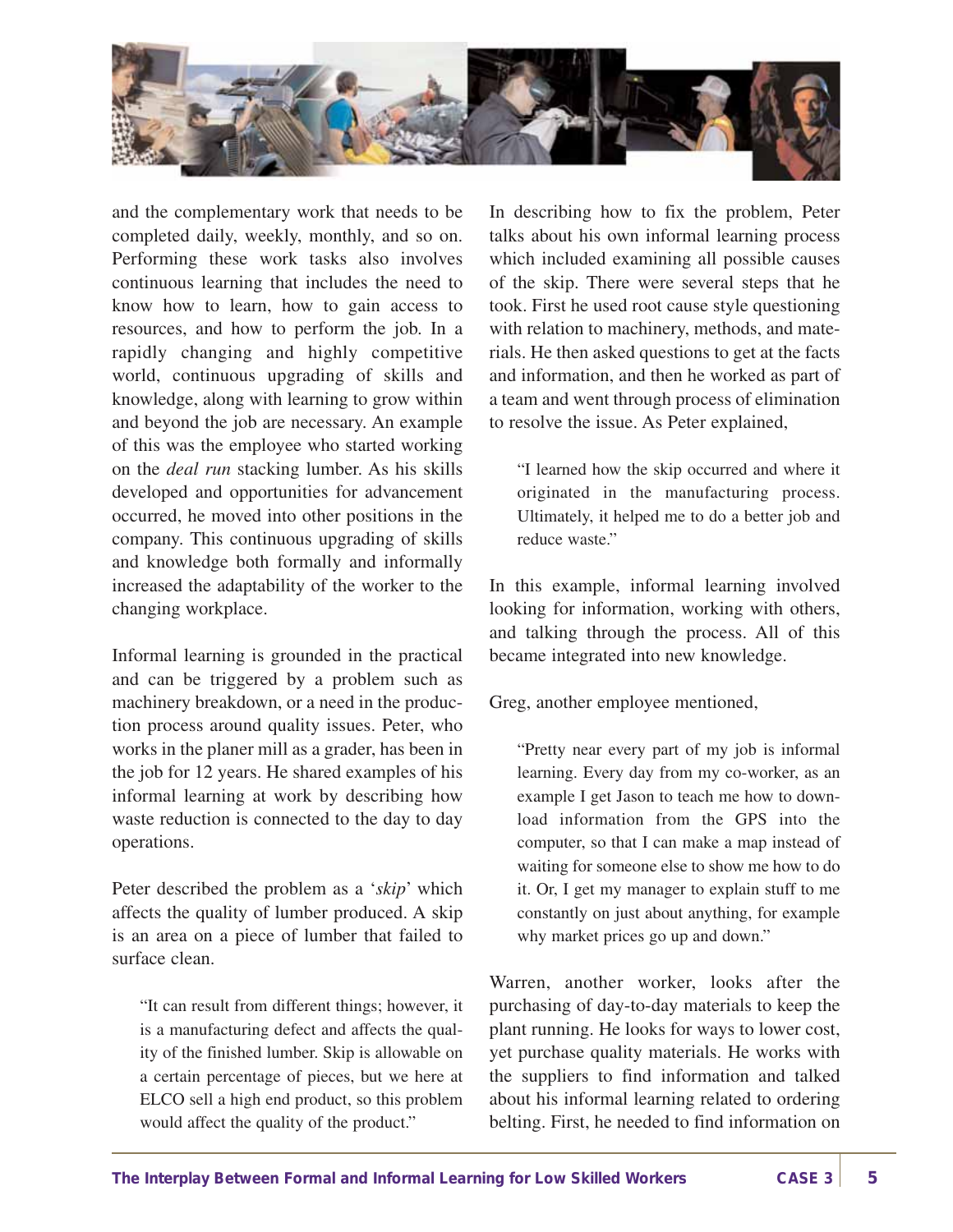

different types of ply for belting, and then he needed to assess which materials would wear out more quickly. He also needed to examine samples, and talk to the suppliers. As Warren said,

"armed with a better understanding of belting, I am able to make a more informed decision and order the most cost effective product."

This is one part in a continuous improvement process. Warren also built and maintained relationships outside of the company. He listened and asked questions and worked with the suppliers who were knowledgeable about their product. All of this new learning helped him to improve performance by lowering costs.

Informal learning is also related to transfer of learning. Jason refers to the influence of the Public Relations course in the workplace when communicating with contractors and mentioned two examples. The first one was when a contractor's work did not meet the Master Logger standards. Jason went on to say, "I used information from the communications course to influence the conversation, which went well…" In the second example he explained,

"another contractor asked to change the rate for pre-commercial thinning on a site … the rate could not be changed, so I negotiated with the contractor on how to manage some of the more difficult areas. We agreed on what was acceptable and he was satisfied. For me, this highlighted what I learned in the course about how everyone is different and how I have to adjust my communication style depending on the person and situation."

Jason experienced the transfer of learning when he turned new knowledge into an action; action that led to building the ongoing relationship with the people in the supply chain.

Greg had some interesting insights on informal learning.

"We learn something every day, even when we don't realize it. Co-workers are the best people to learn from. Even on days when you don't do anything new, you learn how to do things you already know either better or faster, or both. You can't stop learning, even if you want to."

He provided several examples of working with his supervisor and co-workers, where his learning activities were hands on. These included learning how to repack a cylinder and improving his skills while tearing a bridge apart. "I learned a different way to lift timbers so that we don't get so much dirt in the brook." Greg also pointed out that working in the woods always requires being aware of the environment and working more efficiently. "I always learn a new technique every time we build a bridge."

#### **Attitudes toward lifelong learning**

Based on the results of the ELLI and interviews four points of view on lifelong learning emerged. First, learning is natural. Jason remarked,

"It's part of our nature to learn…I don't think you can shut off even if you want to. Your body is designed to retain things and to be observant, and you learn just by looking around."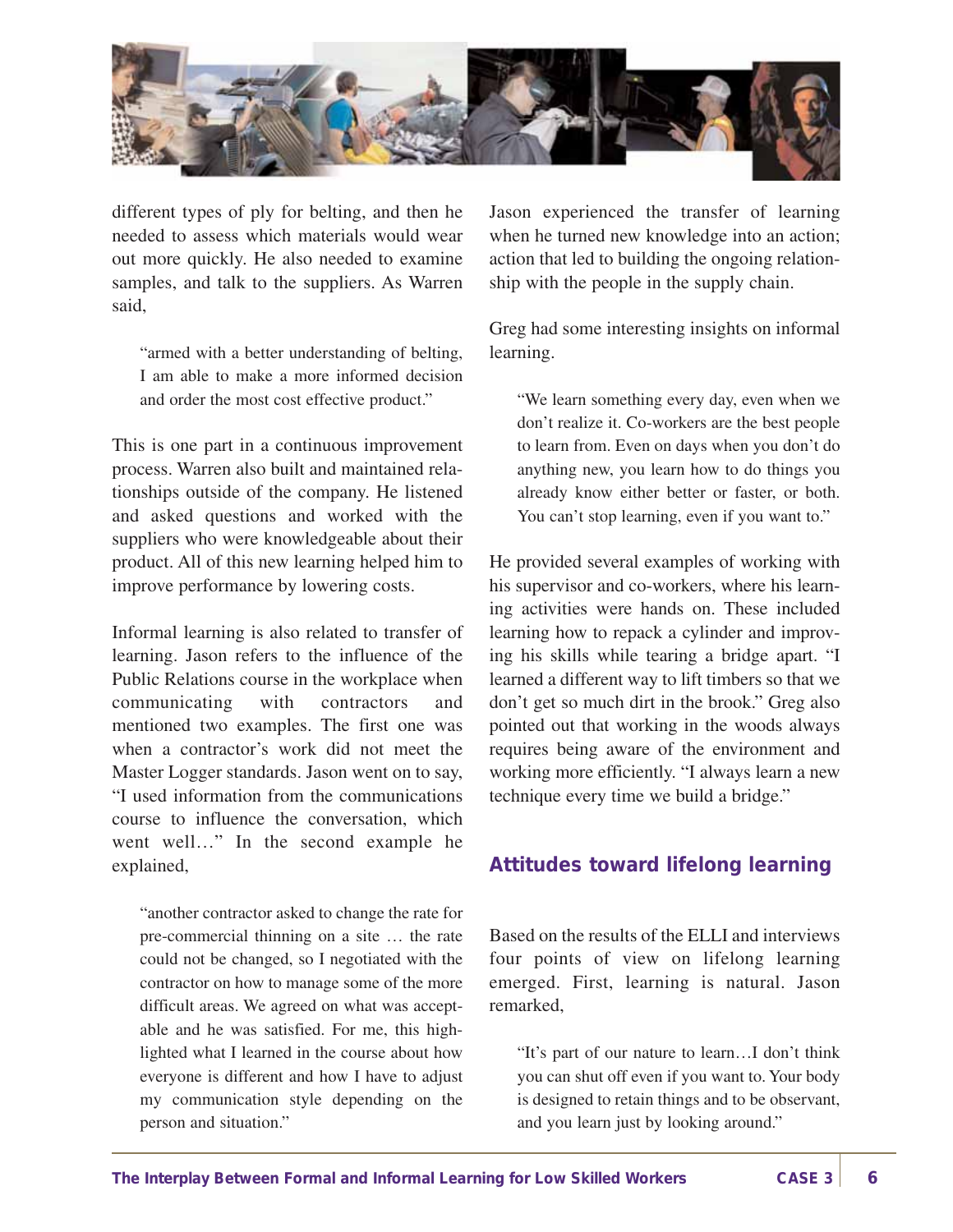

Secondly, learning is about curiosity, Greg stated, "I like to learn everything, life lessons or work, whatever there is to learn." Next, learning is an ongoing process, particularly in the workplace. As Warren commented,

"I'm learning all the time. I dropped out of high school in grade 11, but I've made a career here. I've gone to school here."

And, finally, learning is not always a conscious act. Peter commented,

"lifelong learning is about working smarter – finding an easier way of doing something, but you don't always realize you're learning."

Responses from the survey suggested that learning must be relevant. All respondents indicated they find it easy to learn when they are interested in something or some activity. Reflection must be a part of the learning process. Respondents also indicated they were open to learning and had a willingness to experiment with new approaches to learning. For the most part, these workers were independent learners unless the process was not clear.

As one employee said "I often change the way I do things as a result of what I have learned". Because of the nature of the work at ELCO, making connections with others is a highly valued means to learn as in asking questions and thinking critically about how to work better. Not everyone is motivated to learn and not everyone recognizes that they are learning. One barrier to lifelong learning at work may be that an individual "doesn't know how to go about it." In such cases, the rule of thumb is to

ensure a choice of approaches to learning and development and this is what happens at ELCO.

#### **Continuous work improvement**

Learning is a key part of work. Continuous work improvement is the ongoing effort to improve every part of an organization by focusing on the customer and finding new ways to meet or exceed customer expectations in the short and long term. This involves incorporating quality improvement into all tasks within the manufacturing system, and by enhancing the processes and supports for all employees to carry out their duties. Teamwork and strong partnerships are crucial to improving service delivery, solving problems, and correcting errors in all parts of the work process. Education and learning are essential to success because they both create awareness. Taking an essential skills approach towards working with others and problem solving translates into a common sense approach for managing the organizational and individual needs.

Workplace education instructors indicated that employees who participate in skills programs and informal learning are generally motivated by personal accomplishments and the ability to be able to work independently and be more productive. One instructor stated that,

"workers should expect to get a return on their investment of time for skill development, whether it is the confidence to problem solve, improve their math skills, or come away with a